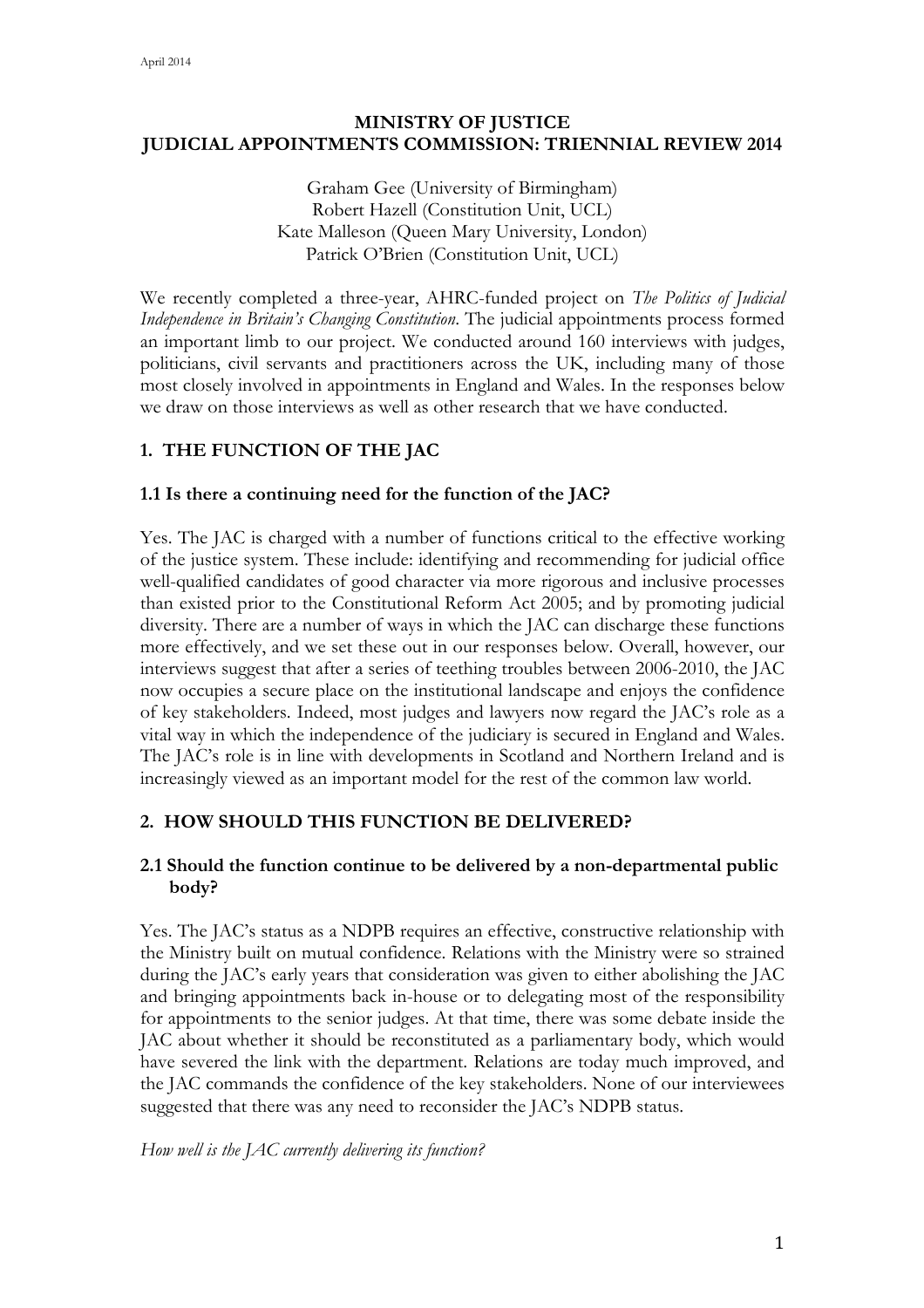Since its creation in 2006, the JAC inter alia has: devised robust processes that have for the most part identified suitably qualified candidates of good character; addressed problems that were an early feature of those processes (e.g. delays); and over time has fostered the confidence of ministers, judges and practitioners. It has done this whilst cutting costs, especially since 2010. These are all important accomplishments. We are concerned, however, by the relatively slow progress in increasing diversity. It is true that women constitute around 40% of the nearly 3,500 recommendations that the JAC made between 2006-2013, with BME candidates around 10%. It is also true that some recent selection exercises have seen women appointed to senior roles: in 2013, for example, five of 14 candidates recommended for the High Court were women, while three women filled 10 vacancies on the Court of Appeal. Given the relatively small number of women in the senior judiciary, this might be deemed slow but steady progress. But change in the make-up of the judiciary has been slower than expected and has largely been in the lower ranks, with the upper ranks remaining substantially untouched. We trace this relatively slow progress in part to the combined effect of excessive judicial influence under JAC-run processes together with the limited scope for ministerial leadership on the diversity agenda.

#### *Does the JAC's function need to be (and seen to be) delivered with absolute political impartiality?*

We agree that identifying and recommending candidates is best undertaken by a body comprised of a mix of judges, practitioners and lay people operating at arm's length from ministers. In line with this, the JAC was created as a recommending body, not an appointing body; i.e. its role was to identify and recommend candidates for judicial office, with the ultimate decision to be taken by another decision-maker, initially the Lord Chancellor, and now either the Lord Chancellor, Lord Chief Justice or Senior President of Tribunals, depending on the level of the vacancy. However, in practice, the JAC is a de facto appointing body. The power to reject or request reconsideration of the JAC's recommendations has been used only five times out of around 3,500 recommendations between 2006-13; i.e. 99.85% of the JAC's recommendations have been accepted. It is unsurprising that some Lord Chancellors feel that their power to refuse a JAC recommendation is in effect unusable.

We are concerned by the exceptionally limited role for the Lord Chancellor under the current system. Ministerial involvement injects an important measure of democratic legitimacy into judicial selection, most obviously at the highest levels of the judiciary. Improving diversity also requires continued ministerial involvement. Experience in the UK and elsewhere suggests that increased diversity on the bench will not happen automatically as the make-up of the legal profession changes. It takes political will to drive forward change, including changes that might not be supported by judges. Our concern is that the limited role for the Lord Chancellor in individual appointments removes an opportunity for the exercise of political will to drive forward diversity.

We favour greater scope for ministerial discretion over those appointments in JACrun processes for which the Lord Chancellor retains the final say (i.e. High Court, the Court of Appeal, Heads of Division and the Lord Chief Justice). We believe that the JAC should present the Lord Chancellor with a shortlist of three names, from which the Lord Chancellor is then free to select. The JAC can summarize and comment on the respective strengths of each candidate, so that the Lord Chancellor has the full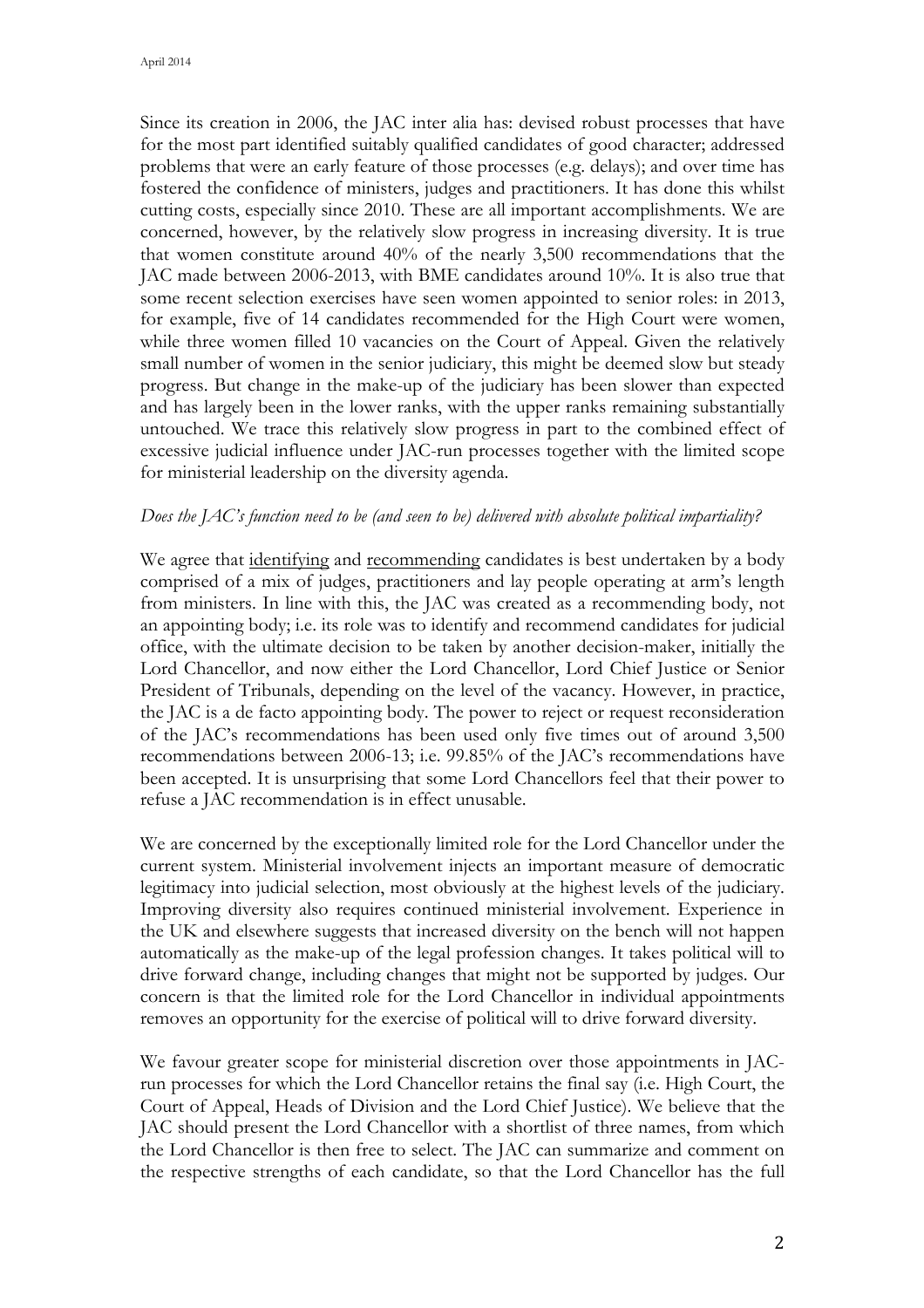benefit for their advice; but the Lord Chancellor should remain free to make the final choice. So far as we are aware, no other common law country which has a selection commission restrict ministerial choice by submitting just a single. name.

## **2.2 Should the JAC be merged with another body to deliver its function?**

No.

## **2.3 Should the JAC's function be delivered in-house by the Ministry?**

No.

## **2.4 Should the function of the JAC move out of Central Government**

No—and, indeed as we argue above, there is a strong argument for greater ministerial discretion in individual appointment decisions, especially at the highest levels of the judiciary.

## **2.5 Are there other possible delivery options?**

There is no other way of selecting judges that would today command the confidence of key stakeholders, and judges and practitioners in particular.

# **3. OTHER**

## **3.1 Do you have any additional comments you would like to submit?**

We believe that the 2005 reforms have led to excessive judicial influence over judicial appointments. This is true of the regular JAC-run exercises for vacancies up the High Court. Of particular significance is the involvement of senior judges at the beginning and very end of the process. The Lord Chief Justice exercises real influence on the experience of the candidates ultimately appointed by shaping the Lord Chancellor's additional selection criteria at the very outset of a selection exercise. At the end of the process, the final say now lies with the Lord Chief Justice or the Senior President of Tribunals, depending on the vacancy in question. Judicial influence is especially high in the process of selecting senior judges (i.e. the Court of Appeal, Heads of Division, Senior President of Tribunals and Lord Chief Justice). Whilst we recognize that there have been important improvements in recent years to the process for selecting these senior judges, our concern is that the judicial members on selection panels for senior posts have a predominating influence.

We realize that our argument about excessive judicial influence will not be welcomed and will likely be challenged by senior judges or those involved with the JAC. It bears emphasis, however, that a similar argument as been made in respect of appointments to the Supreme Court (e.g. by Alan Paterson and Chris Paterson). Similar arguments were also anticipated prior to the 2005 reforms by some of those most familiar with the judicial appointment system in England and Wales (e.g. Sir Tom Legg, the former Permanent Secretary in the Lord Chancellor's Department).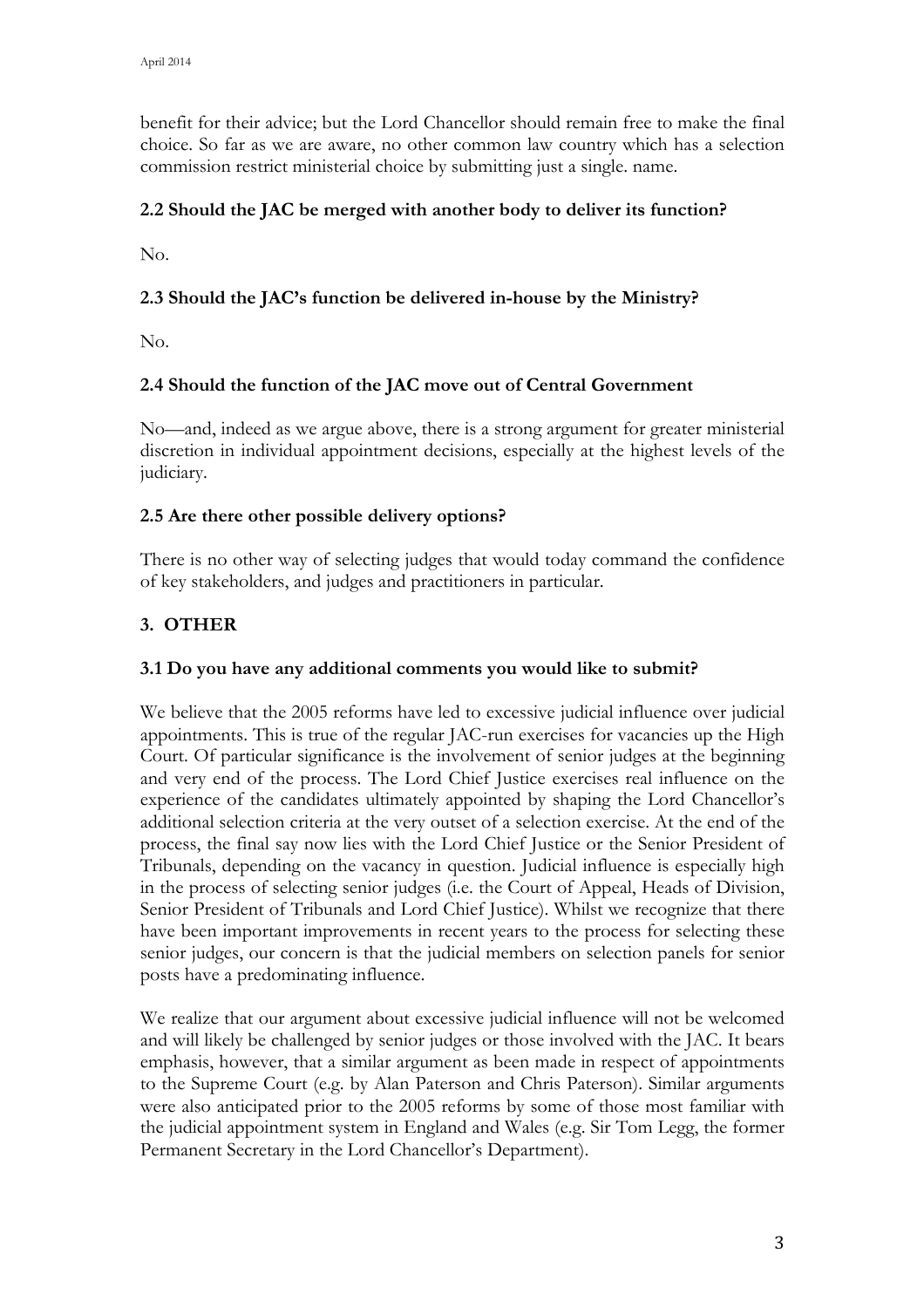We recognize that there is an important and legitimate role for judges in the selection process. We also recognize that relatively high levels of such influence are envisaged by statute. However, insofar as judges might tend to favour, whether conscious or otherwise, candidates with conventional backgrounds from the bar and commercial practice, there is a very real risk in a system with high levels of judicial influence that appointments will continue to clone the existing judiciary, with progress on diversity continuing to be relatively slow.

Our interviews also suggest that while senior judges acknowledge the lack of judicial diversity, and appear genuinely keen to see change, they have resisted initiatives that might bring about a much faster transformation (e.g. they have advocated the use of additional selection criteria in ways that narrow the pool of eligible candidates; the JAC has adopted, in the words of its chair, a "very minimalist"—or as we would put it, a weak—policy on the equal merit provision in part because of judicial concerns).

We believe that the following proposals would address our concerns about excessive levels of judicial influence:

- In terms of composition, the Judicial Appointments Board for Scotland offers the most attractive model, where the lay members must equal the number of judicial and practitioner members, with one of the lay members serving as the chair. On the JAC, the requirement is a weaker one: the non-judicial members must outnumber their judicial counterparts. This means in practice is that the number of judicial and legal members will likely outnumber the lay people. As of late 2013, there were 15 commissioners, 7 with judicial office, 6 lay people and 2 legal practitioners. This is too heavy on judicial/legal representation. The judicial and legal commissioners will have been similarly socialized and may share similar impulses. [On a 15-member commission, there should be a majority of lay people].
- Non-judicial commissioners on the JAC are typically appointed for renewable terms of 2 or 3 years. However, the judicial commissioners are appointed for longer terms (e.g. 5 years). This has the potential to confer excessive influence on judicial commissioners. Longer terms for the judicial commissioners may also discourage judges from applying to serve on the JAC. There should be a general practice of appointing all commissioners—whether judicial, legal or lay—for the same length of term.
- The Lord Chancellor should be more sparing in the use of additional selection criteria that narrows the pool of eligible candidates.
- The JAC recently adopted a disappointingly weak and overly narrow policy on the equal merit provision. It should instead adopt a wider, stronger policy (e.g. apply it to short-listing as well as the final recommendation stage; apply to a wider range of under-represented groups).